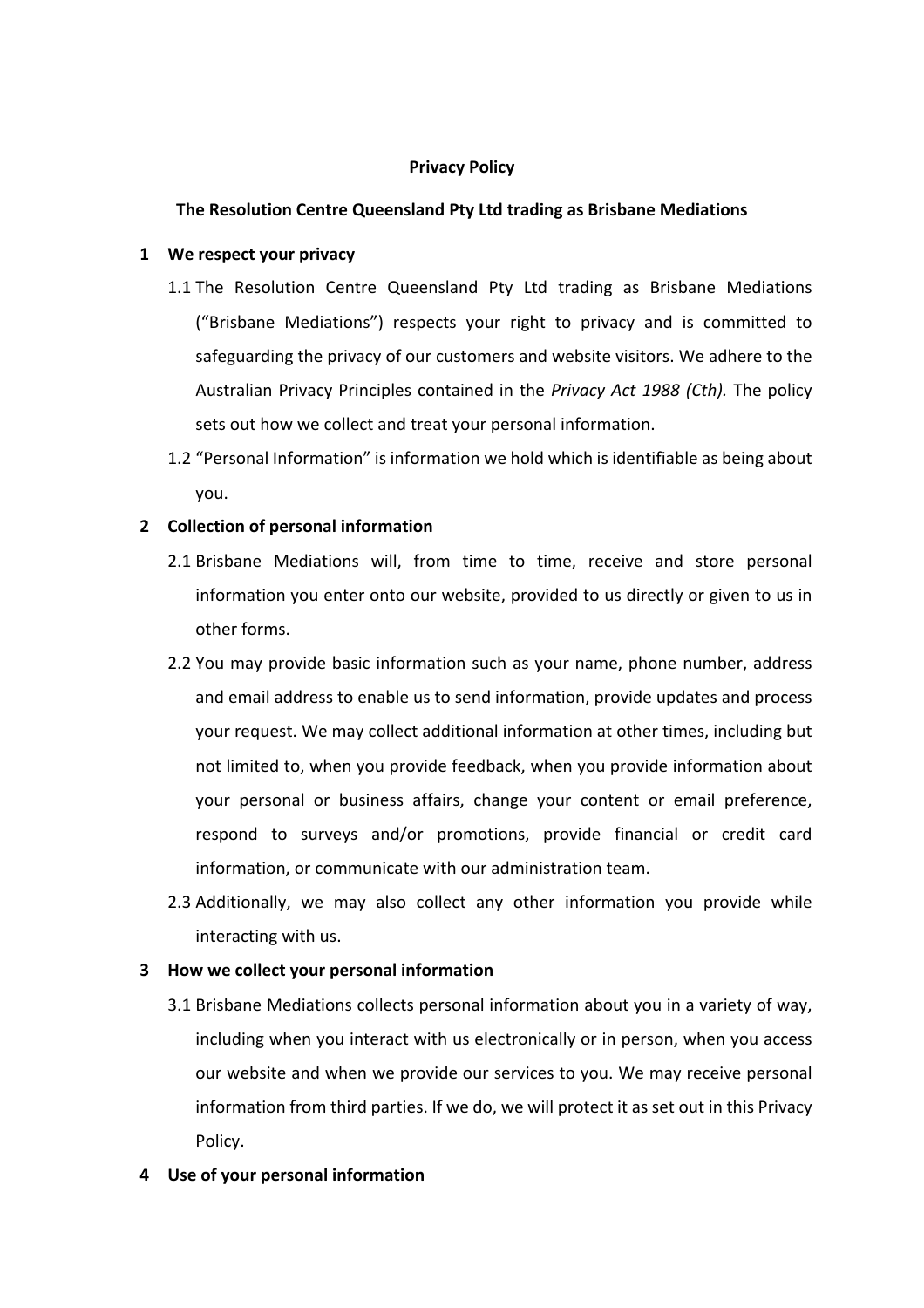- 4.1 Brisbane Mediations may use personal information collected from you to provide you with information, updates, and our services. We may also make you aware of new and additional services and opportunities available to you. We may use your personal information to improve our services and better understand your needs.
- 4.2 Brisbane Mediations may contact you in a variety of ways, including, but not limited to, telephone, email, SMS or mail.

#### **5 Disclosure of your personal information**

- 5.1 We may disclose your personal information to any of our employees, offices, insurers, professional advisers, agents, suppliers or subcontractors insofar as reasonably necessary for the purposes set out in this Policy. Personal information is only supplied to a third party when it is required for the delivery of our services.
- 5.2 We may from time to time need to disclose personal information to comply with a legal requirement, such as a law, regulation, court order, subpoena, warrant, in the course of a legal proceeding or in response to a law enforcement agency request.
- 5.3 We may also use your personal information to protect the copyright, trademarks. Legal rights, property or safety of Brisbane Mediations and www.brisbanemediations.com.au its customers or third parties.
- 5.4 Information that we collect may from time to time be stored, processed in or transferred between parties located in countries outside of Australia.
- 5.5 If there is a change of control in our business or a sale or transfer of business assets, we reserve the right to transfer to the extent permissible at law our user databases, together with any personal information and non-personal information contained in those databases. This information may be disclosed to a potential purchaser under an agreement to maintain confidentiality. We would seek to only disclose information in good faith and where required by any of the above circumstances.
- 5.6 By providing us with personal information, you consent to the terms of this Privacy Policy and the types of disclosure covered by this Policy. Where we disclose your personal information to third parties, we will request that the third party follow this Policy regarding handling your personal information.
- **6 Security of your personal information**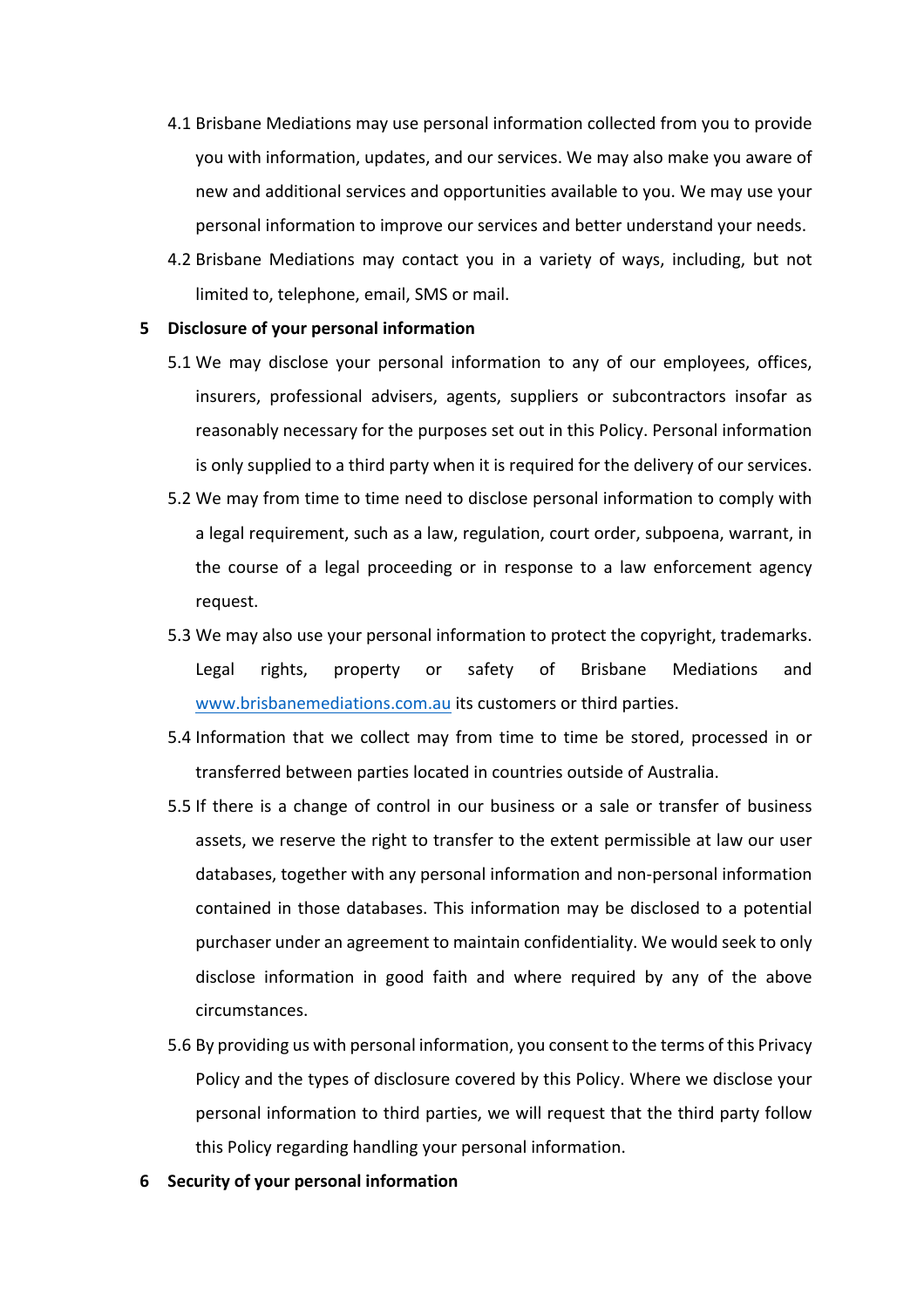- 6.1 Brisbane Mediations is committed to ensuring that the information you provide to us is secure. In order to prevent unauthorised access or disclosure, we have to put in place suitable physical, electronic and managerial procedures to safeguard and secure information and protect it from misuse, interference, loss and unauthorised access, modification and disclosure.
- 6.2 The transmission and exchange of information is carried out at your own risk. We cannot guarantee the security of any information that you transmit to us, or receive from us. Although we take measures to safeguard against unauthorised disclosures of information, we cannot assure you that personal information that we collect from you will not be disclosed in a manner that is inconsistent with this Privacy Policy.

### **7** Access to your personal information

- 7.1 You may request details of personal information that we hold about you in accordance with the provisions of the *Privacy Act 1988(Cth)*. A small administrative fee may be payable for the provision of information. If you would like a copy of the information which we hold about you or believe that any information which we hold on you is inaccurate, out of date, incomplete, irrelevant or misleading, please email us at resolve@brisbanemediations.com.au
- 7.2 We reserve the right to refuse to provide you with information that we hold about you, in certain circumstances set out in the Privacy Act.

### **8 Complaints about Privacy**

If you have any complaints about our privacy practices please feel free to send in details of your complaint to The Manager, Brisbane Mediations, Level 8, 225 Wickham Terrace, Brisbane, QLD, 4000. We take complaints very seriously and will respond shortly after receiving written notice of your complaint.

### **9 Changes to Privacy Policy**

Please be aware that we may change this Privacy Policy in the future. We may modify this Policy at any time, in our sole discretion and all modifications will be effective immediately upon our posting of the modifications on our website. Please check back from time to time to review our Privacy Policy.

### **10 Website**